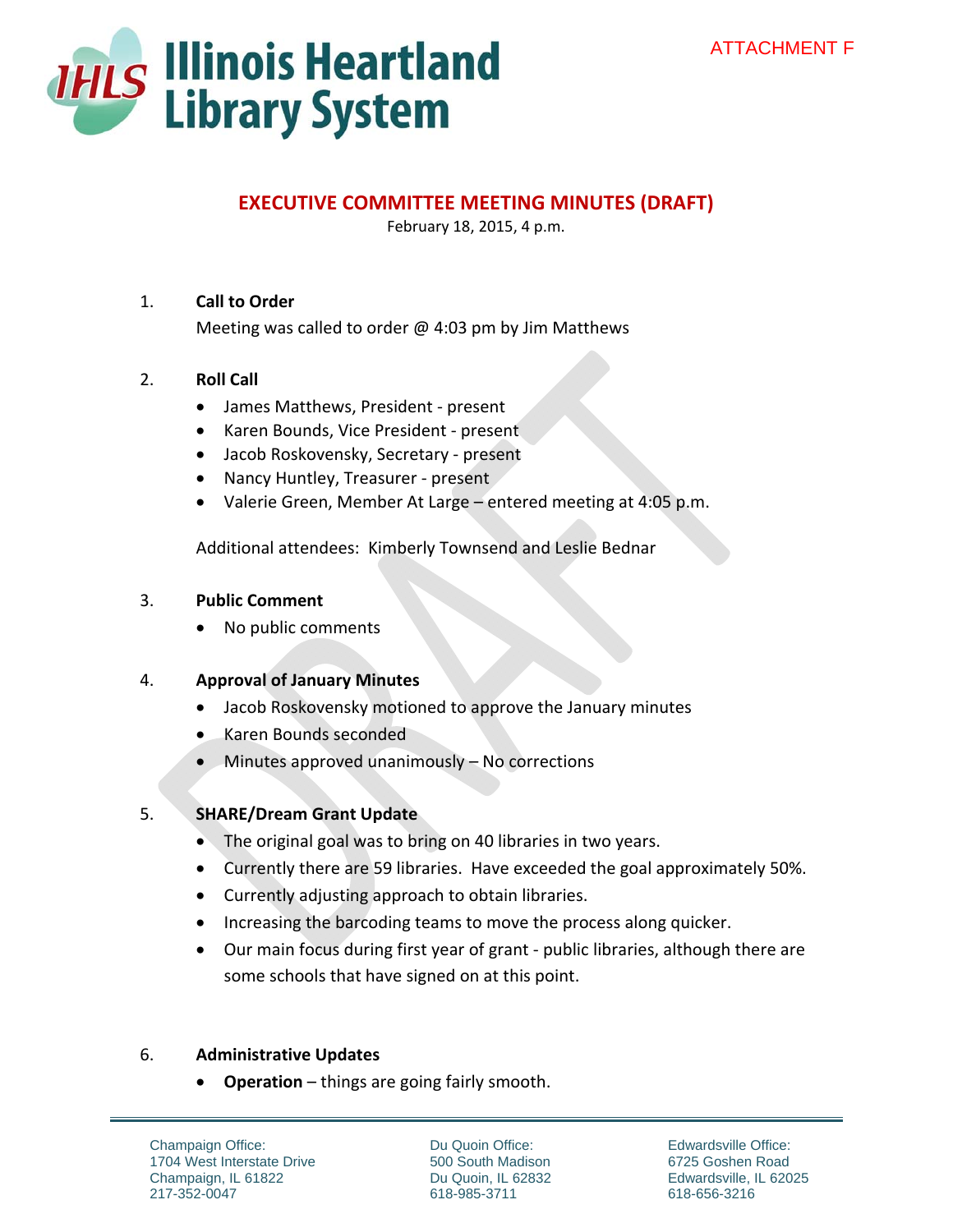

- Enhancements designed to help member libraries:
	- Delivery Text Alert Systems this is going well, mainly for delivery use, but may be used for weather emergencies.
	- Deliver Help Desk Software we should see this soon.
- Met today with MOBIUS representatives today to look at our deliver operations
- **Facilities** Getting bids currently for roof replacements in Champaign. May include in budget for FY2016 under capital fund.
- **Grants** At first blush, Governor Rauner's budget proposal has a 10% cut in library grants.
- **Staffing** 
	- Will add soon a one fulltime professional Metadata Cataloguer
	- Reposting the position Web Administrator who will be located in the Edwardsville office.
	- Currently have a new HR Assistant Lori Knabe
	- Will also will hire a few more drivers
	- New Insurance broker consideration LIRA will present information to executive team this spring.
	- Question: A vendor contacted us about a new process for background checks for member libraries. Are there funds available? Heard that RAILS has available funds. Answer/Leslie: RAILS subsidizes process this with funds they have available already through a subsidized membership in an HR organization.

# 7. **Open Meetings Act** – (closed session today)

- Motion to enter closed session called by Jacob Roskovensky, seconded by Karen Bounds; voted= yes ‐ vote was unanimous. Closed session began at 4:27 p.m., and returned to open session at 4:40 p.m.
- Statement following closed session: Executive Committee discussed movement toward a final settlement of a personnel issue.

Champaign Office: 1704 West Interstate Drive Champaign, IL 61822 217-352-0047

Du Quoin Office: 500 South Madison Du Quoin, IL 62832 618-985-3711

Edwardsville Office: 6725 Goshen Road Edwardsville, IL 62025 618-656-3216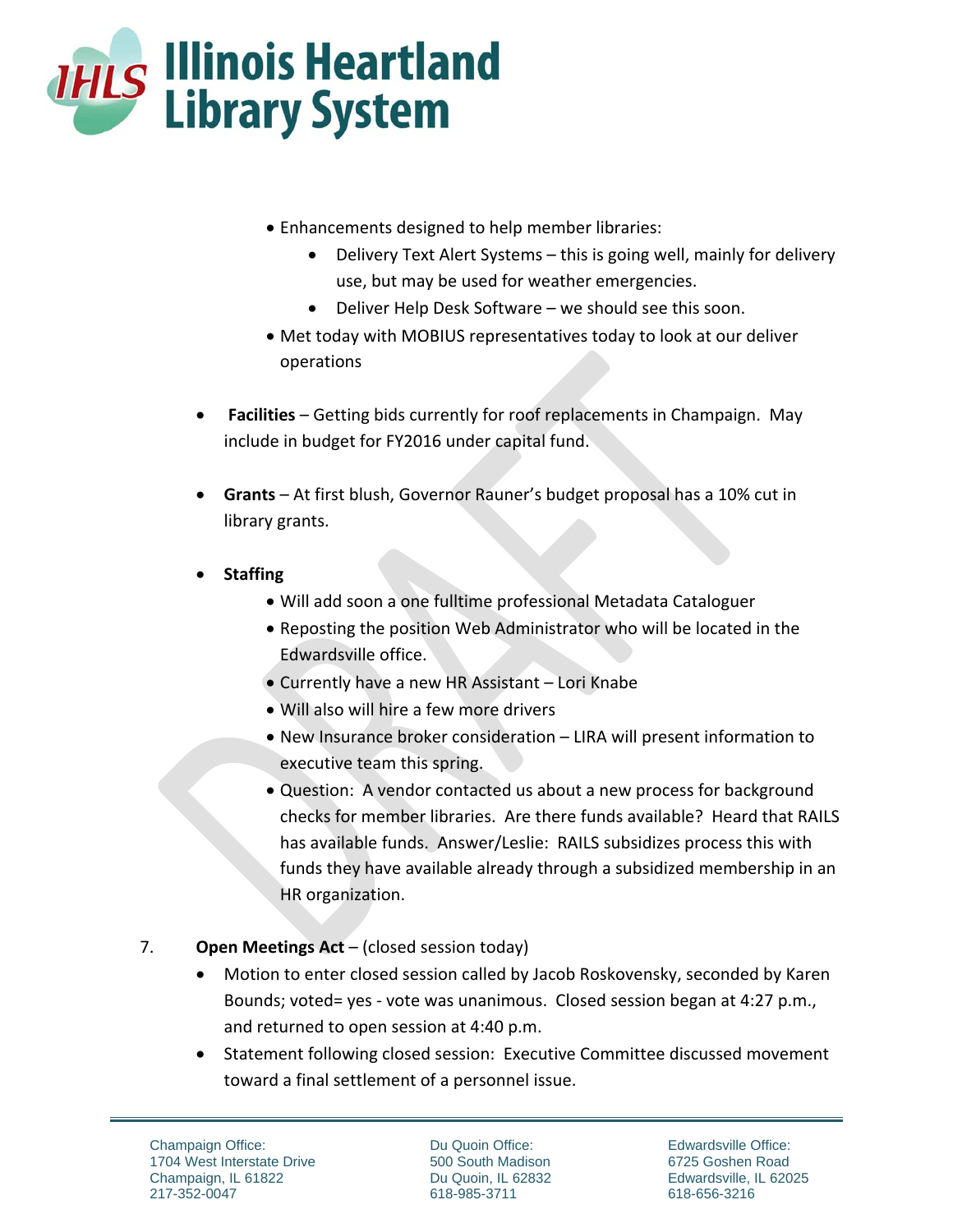

## 8. **Committee Updates**

- **Membership and Policy** Jacob Roskovensky indicated that the Policy committee did not want to change the roll call vote. They preferred the current process of providing roll call at each motion due to members attending from multiple locations.
- **Finance**
	- Meeting moved to Friday of this week not yet held.
- **Personnel**
	- No report no meeting this month
- **Facilities**
	- No report no meeting this month
- **Long Range Planning**
	- No report no meeting held this month
	- Did not hold the last two meetings

## 9. **Unfinished Business**

 **Focus Groups** – invitations have now been sent out to the member libraries. Currently receiving RSVP's.

## 10. **Unfinished Business**:

- FY2014 Annual Report All done.
- Nominating Committee scheduled the first meeting for March  $5<sup>th</sup>$ .
- Focus Group sessions set for March 9 13, at 5 member libraries
- Bill Payment January 2015
	- No questions Finance will review on Friday.

Du Quoin Office: 500 South Madison Du Quoin, IL 62832 618-985-3711